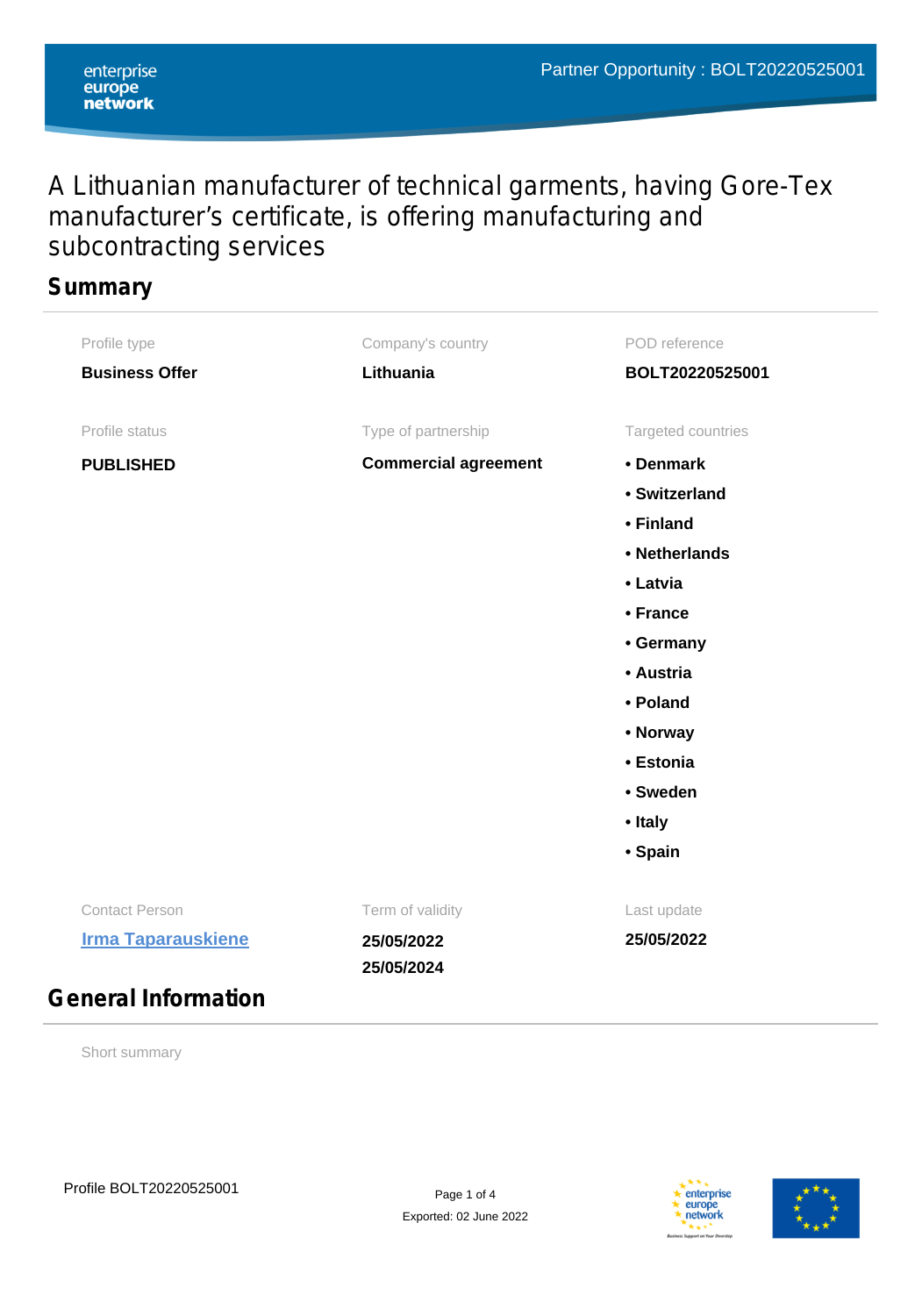The Lithuanian textile sector manufacturer is specializing in workwear, various protective and safety clothing, military, defence uniforms, active sportswear, leisurewear, functional fashion, etc. The company is looking for foreign partners, that would be interested in cooperation under the manufacturing and subcontracting agreement.

#### Full description

Established in 1955, with more than half a century of manufacturing experience, the company is a modern Lithuanian garment manufacturer with ~200 employees and a monthly capacity of about 1 million minutes.

The company strategy is to manufacture garments of high technologies, requiring not only the knowledge of the sewing process but also product development, technology know-how, sourcing, certification procedures, etc. The main company products are:

- workwear
- various protective and safety clothing
- military, defense uniforms
- active sportswear and leisurewear (skiing, mountaineering, hunting, etc.)
- functional fashion.

The company provides CM (cut, make), CMT (cut, make, and trim) services: cutting, sewing, seam sealing, embroidery or heat seal badging, heat applied reflective tapes. The factory is equipped with "Gerber" laying and cutting machines, embroidery machines, seam sealing machines, universal, special, and automatic pattern template machines. Golden Gore-Tex® manufacturer certificate enables to produce allGore-Tex® 2L and 3L laminates according to Gore-

Tex® garment-making procedures and standards.

The company has free capacities and is seeking to expand production for export more. Therefore it is looking for foreign partners in Scandinavia, Germany, France, Spain, the United Kingdom, etc. to work under the manufacturing and subcontracting agreement.

Advantages and innovations

- More than 65 years of experience.
- Being part of a well-known Lithuanian capital group of companies.
- Well equipped factory.
- Wide range of CM and CMT services.
- Computerized order management system ensures quick and fluent product coordination.
- Golden Gore-Tex® Manufacturer and Crosstech certificate.
- ISO 9001:2015 Quality management and ISO 14001:2015 Environmental management systems.
- Flexibility: making from small (100 pieces) to big volumes.
- Short deliveries.
- Export turnover is about 90 % currently. The production is exported to Germany, UK, Finland, Sweden.

#### **Already on the market • Not relevant**

Stage of development **Sustainable Development goals** Sustainable Development goals

IPR Status

**No IPR applied**

# **Partner Sought**

Expected role of the partner

The company has free manufacturing capacities and therefore is seeking to increase production for export. It is looking for long-term partners that would be interested in manufacturing or subcontracting services of technical garments: outerwear, military clothing, protective and safety clothing, active sportswear and leisurewear, and other



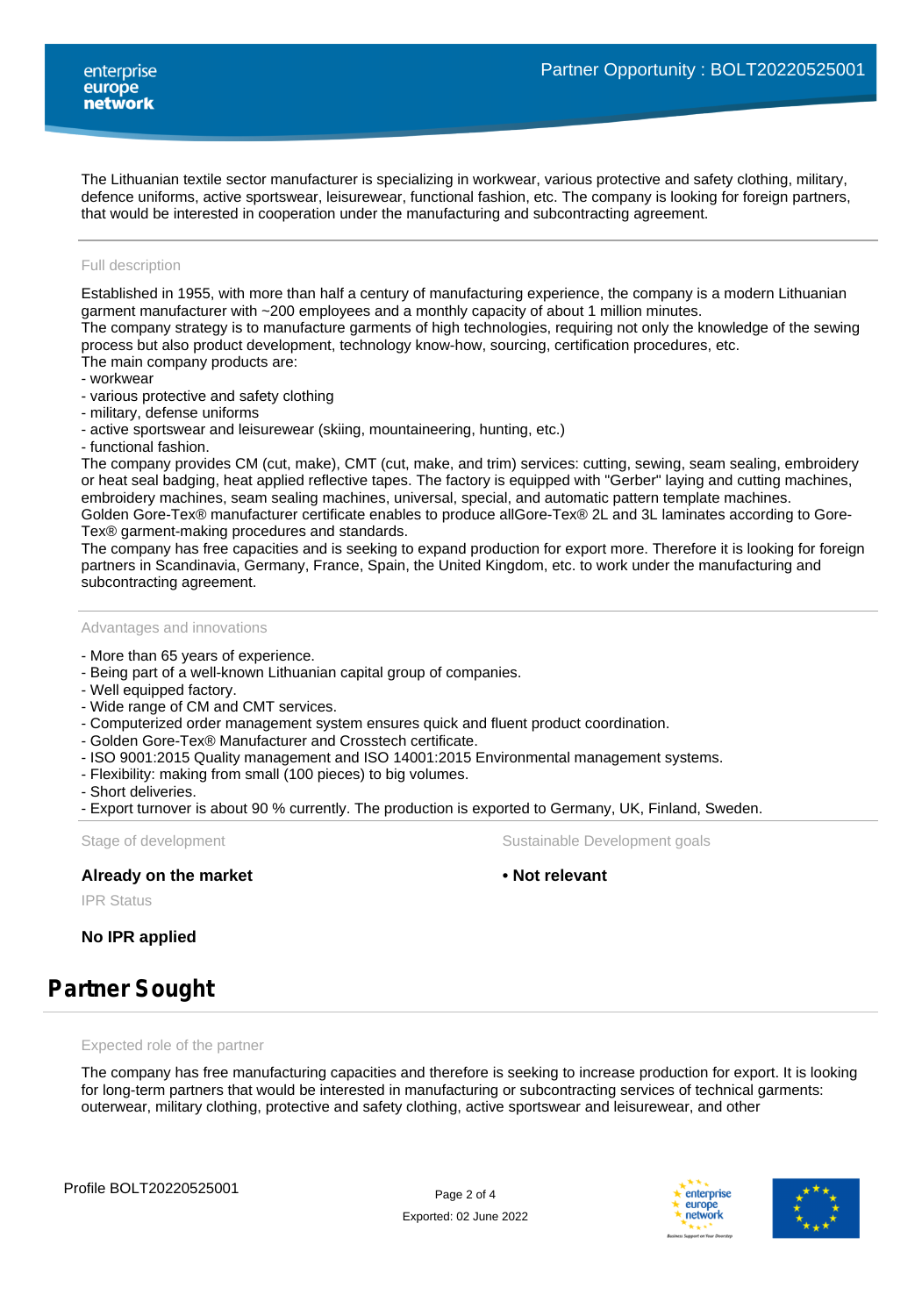#### that type of products.

**Commercial agreement • SME 11-49**

Type of partnership Type and size of the partner

- 
- **SME 50 249**
- **Big company**
- **SME <=10**

### **Dissemination**

Technology keywords

Market keywords

**• Textile and Fashion**

**• 07004001 - Clothing, shoes and accessories (including jewellery)**

Targeted countries Targeted countries

- **Denmark**
- **Switzerland**
- **Finland**
- **Netherlands**
- **Latvia**
- **France**
- **Germany**
- **Austria**
- **Poland**
- **Norway**
- **Estonia**
- **Sweden**
- **Italy**
- **Spain**